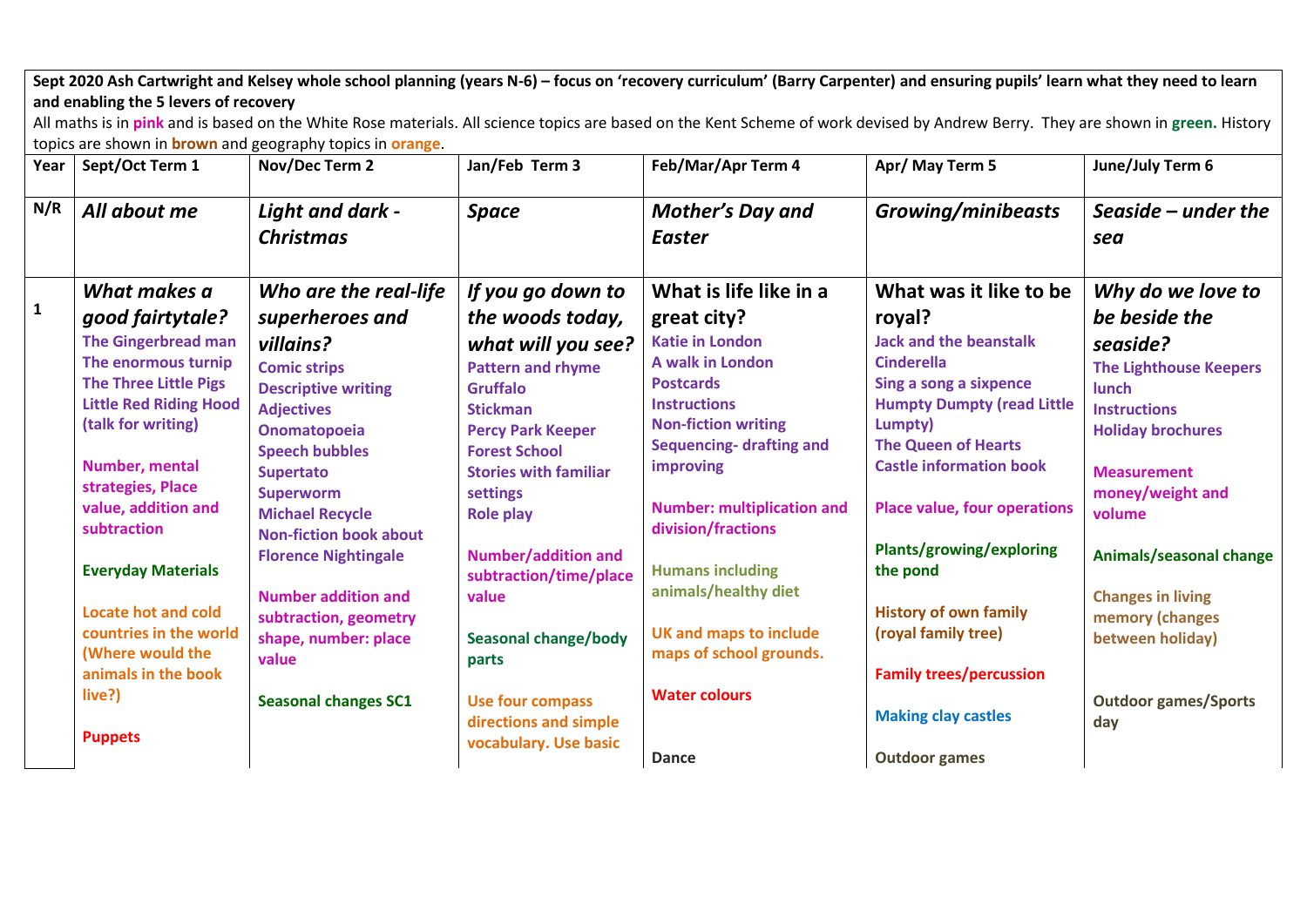|                | Gym<br>Charanga - Hey You                   | <b>Guy Fawkes - Bonfire</b><br>night<br><b>William Wilberforce</b><br><b>Mary Seacole</b><br><b>Firework art/singing</b><br>songs/rhymes<br><b>Make supertato</b><br>Gym<br>Charanga - Rhythm in the<br>way we walk ad Banana<br>rap | geographical<br>vocabulary.<br><b>Collages</b><br><b>Dance</b><br>Charanga $-$ in the<br>groove | <b>Charanga - Round and round</b> | Charanga - your<br>imagination                              | <b>Making a sandwich for</b><br>the Lighthouse Keeper<br>Charanga - reflect,<br>rewind and replay |
|----------------|---------------------------------------------|--------------------------------------------------------------------------------------------------------------------------------------------------------------------------------------------------------------------------------------|-------------------------------------------------------------------------------------------------|-----------------------------------|-------------------------------------------------------------|---------------------------------------------------------------------------------------------------|
|                |                                             |                                                                                                                                                                                                                                      |                                                                                                 |                                   |                                                             |                                                                                                   |
| $\overline{2}$ | <b>What if</b>                              | Where in the world                                                                                                                                                                                                                   | What makes a                                                                                    | Can a camel live in the           | <b>What if Samuel Pepys</b>                                 | Do aliens live on                                                                                 |
|                | dinosaurs had                               | would you choose to                                                                                                                                                                                                                  | good pirate?                                                                                    | north pole?                       | never wrote a diary?                                        | the moon?                                                                                         |
|                | never become                                | live?                                                                                                                                                                                                                                | <b>Blackbeard Diaries</b>                                                                       | <b>Animal poems - Rudyard</b>     | Diaries - eyewitness                                        | <b>The Way Back Home</b>                                                                          |
|                | extinct?                                    | <b>Stories from around the</b>                                                                                                                                                                                                       | <b>Character descriptions</b>                                                                   | <b>Kipling</b>                    | accounts                                                    | <b>Non-fiction writing</b>                                                                        |
|                | <b>The Dinosaurs Diary</b>                  | world                                                                                                                                                                                                                                | <b>Recounts</b>                                                                                 | <b>Shape poems</b>                | Drama/role-play                                             | <b>Postcards from space</b>                                                                       |
|                | <b>Non-fiction books</b>                    | <b>Patterns on the page</b>                                                                                                                                                                                                          | <b>Descriptive writing</b>                                                                      | <b>Descriptive writing</b>        | <b>Recounts</b>                                             | <b>Moon landings</b>                                                                              |
|                | <b>Making leaflets</b>                      | <b>Atlas work</b>                                                                                                                                                                                                                    | <b>Plan ideas for writing</b><br><b>Adjectives/verbs</b>                                        | <b>Animal stories/narratives</b>  | <b>Descriptive writing</b><br><b>Plan ideas for writing</b> | <b>Alien stories</b>                                                                              |
|                | <b>Editing and proof</b>                    | <b>Instructions</b>                                                                                                                                                                                                                  |                                                                                                 | <b>Number - fractions</b>         | <b>Adjectives/verbs</b>                                     | Mass/time                                                                                         |
|                | reading - linked to ICT                     | <b>Making postcards</b>                                                                                                                                                                                                              | <b>Measurement: money.</b>                                                                      |                                   |                                                             |                                                                                                   |
|                | <b>Information posters</b>                  |                                                                                                                                                                                                                                      | <b>Geometry: properties</b>                                                                     | All living things and their       | <b>Revision of all areas for</b>                            | <b>Topic Revision</b>                                                                             |
|                |                                             | <b>Measurement length and</b>                                                                                                                                                                                                        | of shapes                                                                                       | habitats                          | statutory tests -                                           |                                                                                                   |
|                | <b>Number: Place value.</b><br>addition and | mass, graphs,                                                                                                                                                                                                                        |                                                                                                 |                                   | measurement: time                                           |                                                                                                   |
|                | subtraction                                 | multiplication and division                                                                                                                                                                                                          | <b>Uses of everyday</b>                                                                         | <b>History of Ash school</b>      |                                                             | DT sewing - making                                                                                |
|                |                                             |                                                                                                                                                                                                                                      | materials                                                                                       | Use basic vocabulary to           | <b>Plants</b>                                               | aliens                                                                                            |
|                | <b>Animals inc. humans</b>                  | <b>Movement</b>                                                                                                                                                                                                                      |                                                                                                 | describe a less familiar area     |                                                             |                                                                                                   |
|                | (What they need)                            |                                                                                                                                                                                                                                      | <b>Changes in living</b>                                                                        | - compare and contrast            | Fire of London - Samuel                                     | Learn about artists -                                                                             |
|                |                                             |                                                                                                                                                                                                                                      | memory                                                                                          | another country                   | <b>Pepys</b>                                                | compare and contrast                                                                              |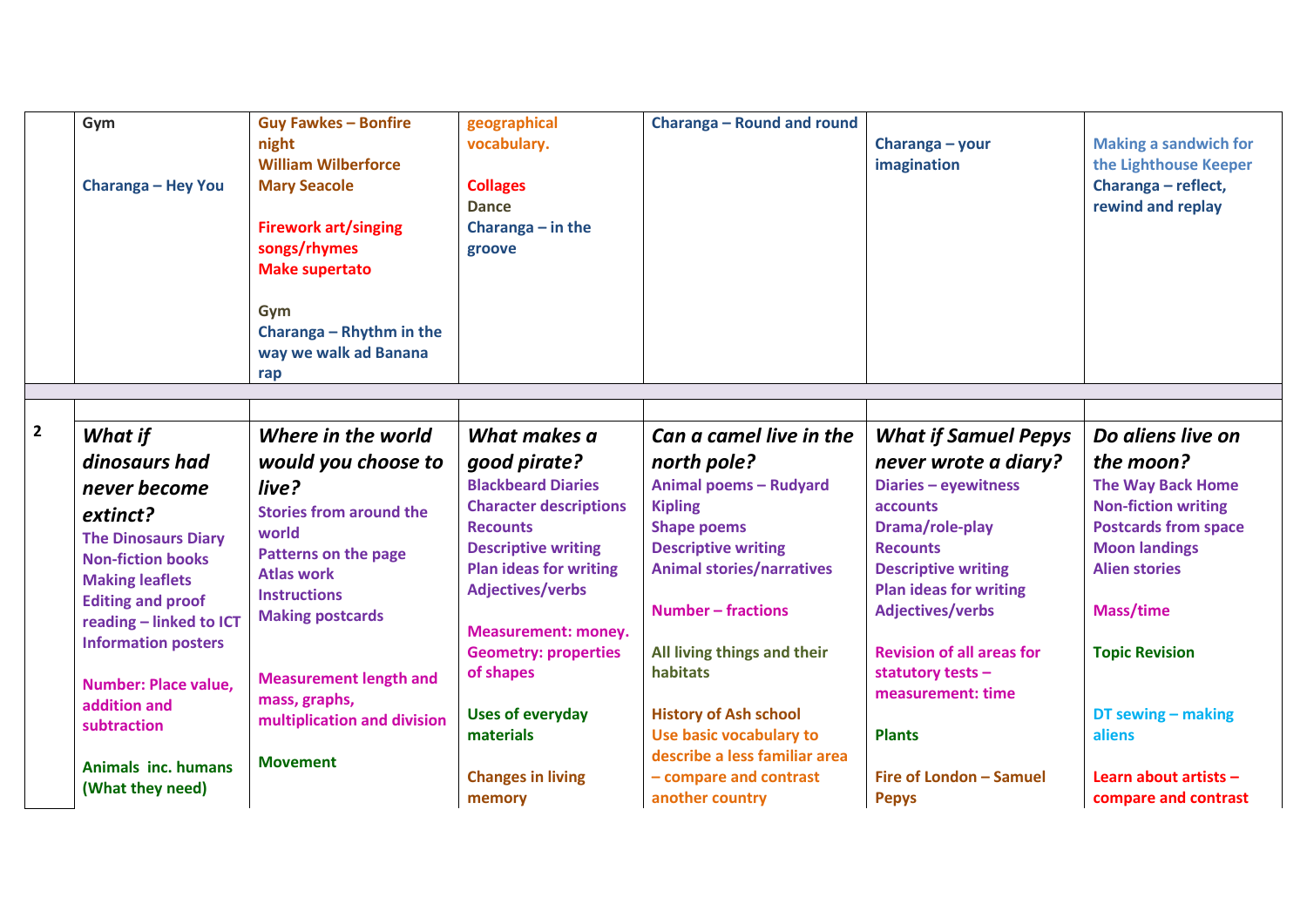|                         | <b>History of hunting</b><br>(Mary Anning),<br>dinosaur extinction,<br>maps of fossil<br><b>locations</b><br>DT - Where food<br>comes from<br><b>Use drawing and</b><br>painting/making<br>instruments/clay<br>dinosaurs/soap<br>carving<br>Gym<br>Charanga - Hands | <b>Continents and maps of</b><br>the UK<br><b>Simple fieldwork and</b><br>study of local environment<br>Learn about an artist from<br>another country ie Van<br>Gogh<br><b>Team games</b><br>Charanga - Ho, Ho, Ho | Treasure maps $-x$<br>marks the spot, oceans<br><b>Pirate recipes!</b><br><b>Pirate portraits</b><br><b>Big apparatus</b><br>Charanga - I wanna<br>play in a band                                                     | <b>Designing and making</b><br>animal habitats<br>Use drawing, painting and<br>sculpture - animal art<br><b>Team games/ball games</b><br>Charanga - Zootime                                                                                                           | Simple maps of London,<br>simple fieldwork of local<br>environment<br>Use a range of materials ie<br>fire collages<br>Dance (linked to fire)<br>Charanga - Friendship Song                                                      | <b>Mondrian/space</b><br>art/designing planets<br>Athletics/sports day<br>Charanga - Reflect,<br>rewind and replay                                                    |
|-------------------------|---------------------------------------------------------------------------------------------------------------------------------------------------------------------------------------------------------------------------------------------------------------------|--------------------------------------------------------------------------------------------------------------------------------------------------------------------------------------------------------------------|-----------------------------------------------------------------------------------------------------------------------------------------------------------------------------------------------------------------------|-----------------------------------------------------------------------------------------------------------------------------------------------------------------------------------------------------------------------------------------------------------------------|---------------------------------------------------------------------------------------------------------------------------------------------------------------------------------------------------------------------------------|-----------------------------------------------------------------------------------------------------------------------------------------------------------------------|
|                         | feet heart                                                                                                                                                                                                                                                          |                                                                                                                                                                                                                    |                                                                                                                                                                                                                       |                                                                                                                                                                                                                                                                       |                                                                                                                                                                                                                                 |                                                                                                                                                                       |
| $\overline{\mathbf{3}}$ | Did the Stone<br>Age rock?<br><b>Stone Age Boy</b><br>narrative - retelling<br>the story and setting<br>description<br>How to wash a woolly<br>mammoth<br>instructions                                                                                              | <b>How did the Mayans</b><br><i>influence our lives</i><br>today?<br>Rain Player - character<br>descriptions - adventure<br>narrative<br><b>Poetry based on images</b>                                             | <b>What lurks</b><br>beneath the sea?<br><b>Information text - The</b><br><b>Big Book of Blue</b><br>Non chronological<br>reports about the<br>ocean<br><b>Flotsam by David</b><br>Weisner - dialogue and<br>recounts | What was great about<br>the Ancient Greeks?<br><b>Greek Myths - Marcia</b><br><b>Williams</b><br><b>Theseus and the Minotaur</b><br><b>Non Fiction - Newspaper</b><br><b>Reports Greek Gods and</b><br><b>Goddesses and Usborne</b><br><b>Guide to Ancient Greece</b> | <b>Were the Vikings</b><br>always victorious and<br>vicious?<br><b>Arthut and the Golden Rope</b><br><b>Adventure stories</b><br>Non-fiction writing - life in<br><b>Viking times</b><br><b>Fractions/measurement</b><br>(time) | <b>Would you rather</b><br>be a mammal or a<br>reptile?<br>Animalium -<br><b>Persuasive writing letters</b><br>linked to the<br>environment<br><b>Animals stories</b> |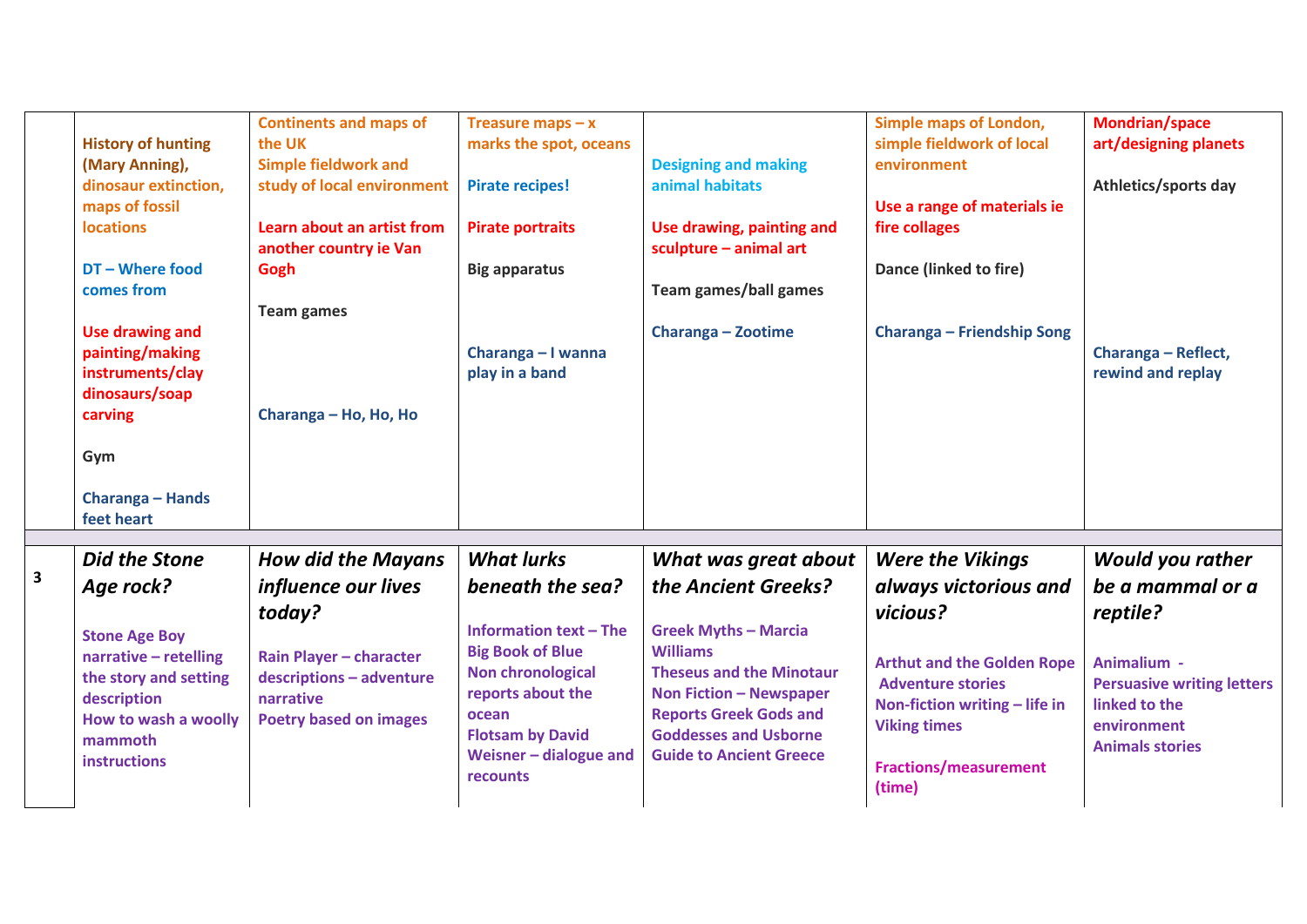|                              | <b>Addition, subtraction/</b>    |                                 | <b>Measurements/ number:</b>      |                                    | Geometry/                     |
|------------------------------|----------------------------------|---------------------------------|-----------------------------------|------------------------------------|-------------------------------|
|                              | multiplication and division      |                                 | fractions                         | <b>RE</b>                          | measurement                   |
|                              |                                  |                                 |                                   | <b>KINGDOM OF GOD</b>              |                               |
| <b>Number and place</b>      | <b>RE</b>                        | <b>Multiplication and</b>       | <b>RE</b>                         | When Jesus left, what was the      | <b>RE</b>                     |
| value, addition,             | <b>SIKHISM</b>                   | division/ money/                | <b>SALVATION</b>                  | impact of Pentecost?               | <b>SIKHISM</b>                |
| subtraction                  | What is important for Sikh       | <b>statistics</b>               | Why do Christians call the day    |                                    | How do Sikh people worship    |
|                              | people?                          |                                 | Jesus died 'Good Friday'?         |                                    | and celebrate?                |
| $RE - People$ of God $-$     |                                  |                                 | <b>CORE LEARNING</b>              | <b>Plants</b>                      |                               |
| What is it like to           | <b>CHRISTMAS theme</b>           | <b>Forces and Magnets</b>       |                                   |                                    | Catch up science              |
| follow God?                  | 2 lessons                        |                                 | <b>Ancient Greeks</b>             | <b>Animals around the world</b>    |                               |
|                              |                                  | <b>Oceans</b>                   | Light                             | <b>Animals in Britain - locate</b> |                               |
| <b>Rocks</b>                 | <b>Animals Including Humans</b>  |                                 |                                   | countries on a maps                | Sports day                    |
|                              |                                  | <b>Underwater habitats</b>      | <b>Greek pottery</b>              |                                    |                               |
| <b>Stone Age to iron age</b> |                                  | <b>Ball skills</b>              |                                   | <b>Viking cooking</b>              | We are bug fixers             |
| history through              | <b>Mayan culture and history</b> |                                 | <b>Ball skills</b>                |                                    |                               |
| <b>Britain</b>               |                                  |                                 |                                   | <b>Artist study</b>                |                               |
|                              | <b>Printing</b>                  |                                 |                                   |                                    |                               |
| <b>Stone age Shelters</b>    |                                  | We are pollsters                | We are presenters                 | <b>Team games</b>                  |                               |
| <b>Biscuit Stone Henge</b>   |                                  |                                 |                                   |                                    | <b>Music - Charanga Music</b> |
|                              | <b>Gymnastics</b>                |                                 |                                   |                                    | - Reflect, Rewind and         |
|                              |                                  |                                 |                                   | We are programmers                 | <b>Replay</b>                 |
| Gym                          |                                  |                                 |                                   |                                    |                               |
|                              |                                  |                                 |                                   |                                    |                               |
| We are                       | We are Vloggers                  |                                 |                                   | <b>Music-Charanga Music</b>        |                               |
|                              |                                  |                                 |                                   | <b>Bringing Us Together</b>        |                               |
| communicators                |                                  |                                 | <b>Music - Charanga Music The</b> |                                    |                               |
|                              |                                  |                                 | <b>Dragon Song</b>                |                                    |                               |
| <b>Music - Charanga</b>      |                                  |                                 |                                   |                                    |                               |
| <b>Music Let your Spirit</b> |                                  | <b>Music - Charanga</b>         |                                   |                                    |                               |
| <b>Fly</b>                   |                                  | <b>Music Three Little Birds</b> |                                   |                                    |                               |
|                              | <b>Music - Charanga Music</b>    |                                 |                                   |                                    |                               |
|                              | <b>Glockenspiel Part 1</b>       |                                 |                                   |                                    |                               |
|                              |                                  |                                 |                                   |                                    |                               |
|                              |                                  |                                 |                                   |                                    |                               |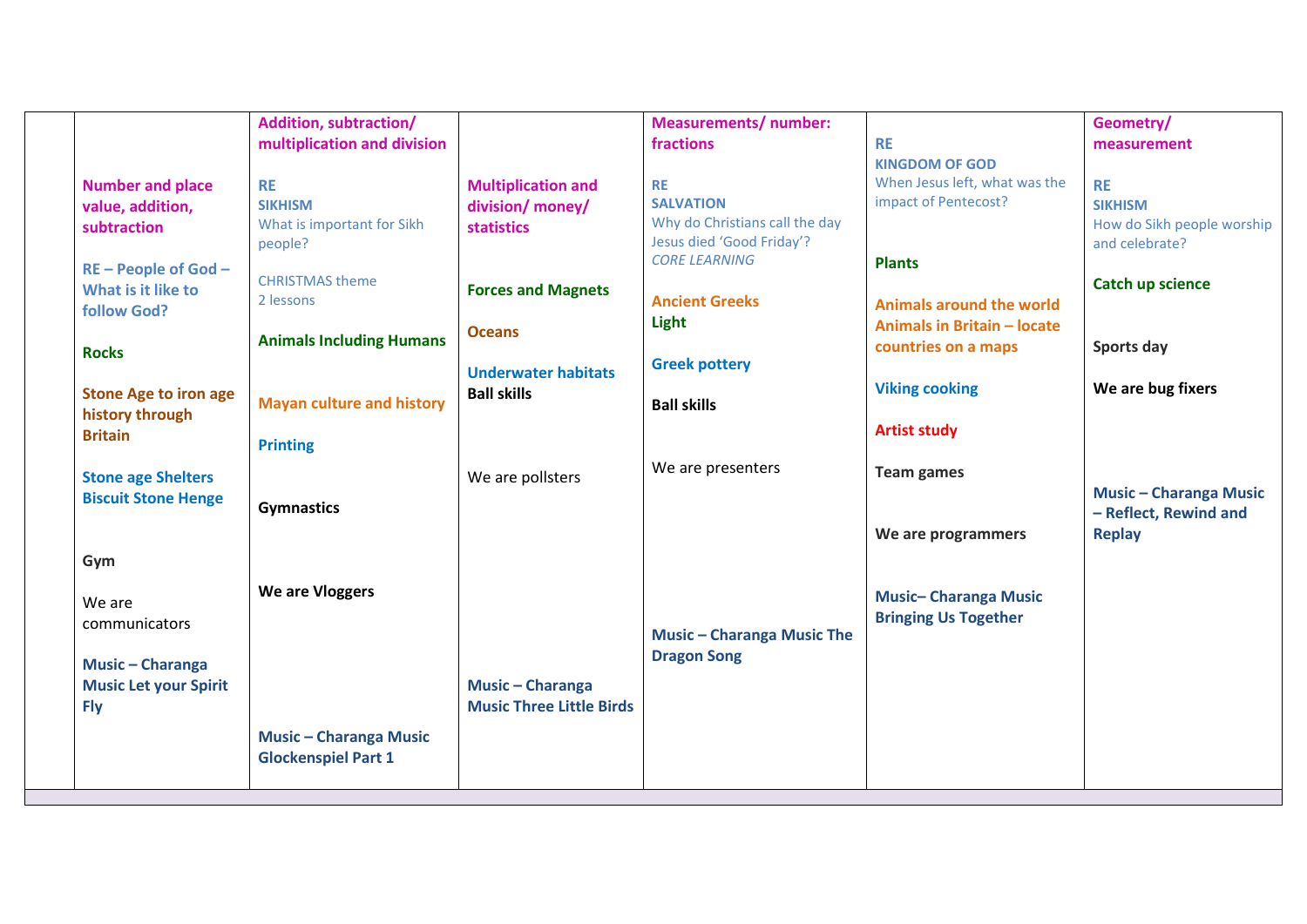| $\overline{\mathbf{4}}$ | What was it<br>really like to be                                                                                                                                      | Who rules the<br><b>Rainforest?</b>                                                                                                                             | How did the<br><b>Romans live their</b>                                                                                                        | What if you had been<br>born in a different                                                                                               | Can you imagine life<br>without chocolate?                                                                                                                               | Where does a river<br>start?                                                                      |
|-------------------------|-----------------------------------------------------------------------------------------------------------------------------------------------------------------------|-----------------------------------------------------------------------------------------------------------------------------------------------------------------|------------------------------------------------------------------------------------------------------------------------------------------------|-------------------------------------------------------------------------------------------------------------------------------------------|--------------------------------------------------------------------------------------------------------------------------------------------------------------------------|---------------------------------------------------------------------------------------------------|
|                         | evacuated in                                                                                                                                                          |                                                                                                                                                                 | lives?                                                                                                                                         | country?                                                                                                                                  |                                                                                                                                                                          |                                                                                                   |
|                         | World War II?<br><b>Friend or Foe</b><br><b>Informal Letter</b><br>writing<br><b>Newspaper articles</b><br><b>Number: Place value.</b><br><b>Number: Addition and</b> | <b>Running Wild</b><br><b>Report writing</b><br><b>Descriptive writing</b><br><b>Measurement: Length and</b><br><b>Perimeter</b><br><b>Number: Addition and</b> | <b>Gladiator Boy</b><br><b>Advertisements for</b><br>gladiator school<br><b>Writing a myth</b><br><b>Multiplication and</b><br><b>Division</b> | The firework makers<br>daughter<br>Instructions on how to<br>create a firework<br>To write an adventure story<br><b>Measurement: Area</b> | <b>Charlie and the chocolate</b><br>factory.<br>To write a recount using<br>speech.<br>To use persuasive writing<br><b>Number: Decimals</b><br><b>Measurement: Money</b> | Journey to the river<br>sea (Eva Ibbotson)<br><b>Statistics</b><br><b>Geometry: Properties of</b> |
|                         | <b>Subtraction</b><br><b>Sound</b>                                                                                                                                    | <b>Subtraction</b>                                                                                                                                              | Living things and their<br>habitats                                                                                                            | <b>Number: Fractions</b><br><b>Electricity</b>                                                                                            | <b>Measurement: Time</b><br><b>States of matter</b>                                                                                                                      | <b>Shape</b><br><b>Geometry: Position and</b><br><b>Direction</b>                                 |
|                         | History of WW2 - visit<br><b>Heritage Centre in</b><br>Ash                                                                                                            | <b>Animals including humans</b><br><b>Geography - Describe and</b><br>understand climate                                                                        | <b>History - Roman</b><br><b>Britain/Rome</b>                                                                                                  | <b>History - Shang Dynasty</b><br><b>Chinese New Year art/design</b>                                                                      | Geography - Fairtrade -<br>visit the Kent Show                                                                                                                           | <b>Water cycle</b><br><b>Geography - Use</b><br>fieldwork to observe and                          |
|                         | DT-Anderson<br>shelters                                                                                                                                               | (rainforest)<br><b>Make Amazon</b><br>masks/dream catchers                                                                                                      | <b>Roman clay pots and</b><br>shields<br><b>Nu-Age curling</b>                                                                                 | fireworks/ willow patterns<br><b>Throwing and catching</b>                                                                                | DT - design and make<br>chocolate based foods<br><b>Rounders</b>                                                                                                         | study rivers<br>$DT$ – building bridges                                                           |
|                         | <b>Fitness</b><br><b>Effective searching</b><br>web research                                                                                                          | Gym                                                                                                                                                             | <b>Coding and bugs</b>                                                                                                                         | <b>Cyberbullying</b>                                                                                                                      | Data logging/handling and<br>analysing graphs                                                                                                                            | <b>Sports Day/athletics</b><br><b>Coding</b>                                                      |
|                         | Charanga - Mamma<br>mia                                                                                                                                               | <b>Word processing skills</b>                                                                                                                                   | Charanga - Stop                                                                                                                                | Charanga - Lean on me                                                                                                                     | <b>Charanga - Blackbird</b>                                                                                                                                              | Charanga - Reflect,<br>rewind and replay                                                          |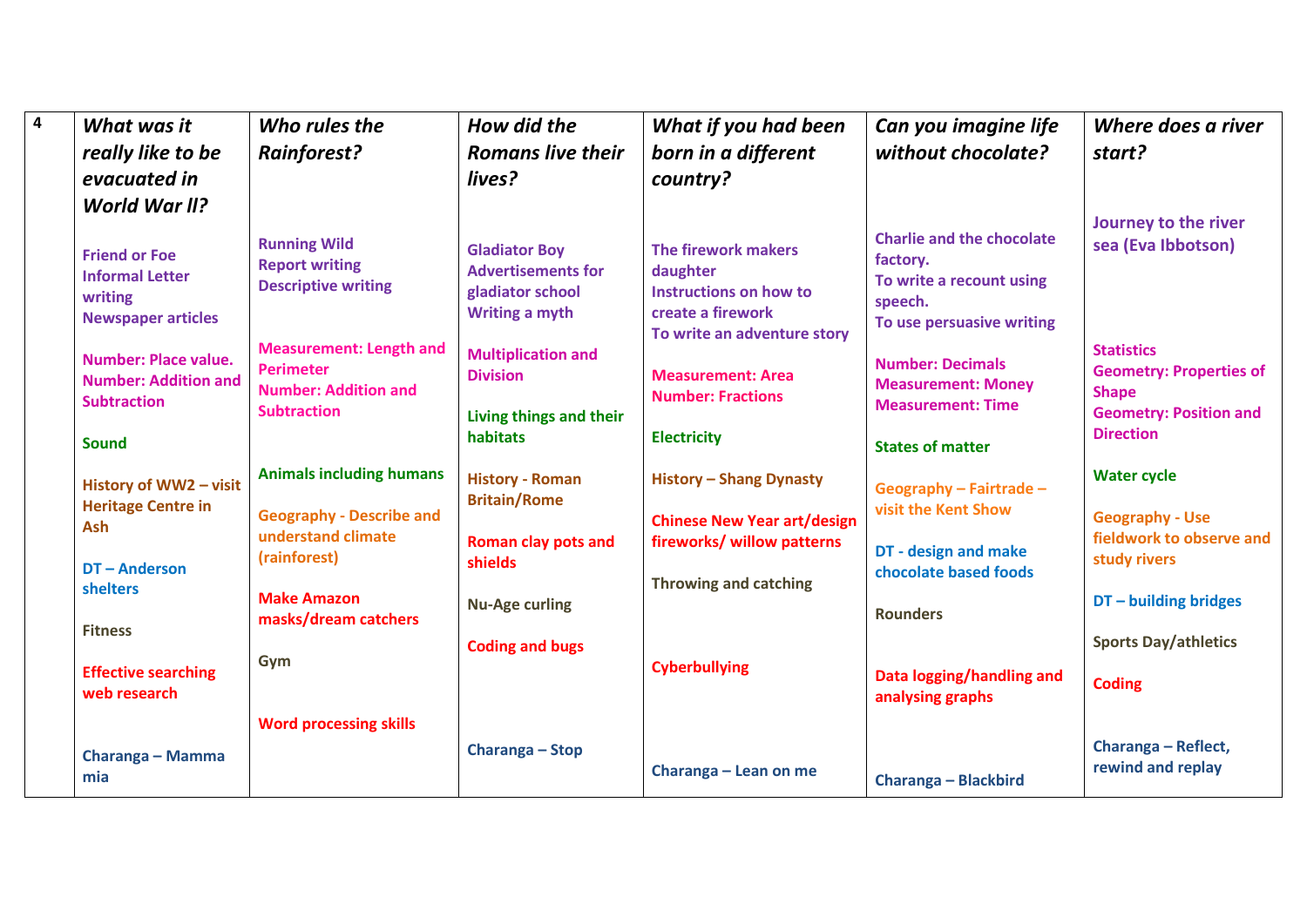|   |                                                                                                                                                            | <b>Charanga - Glockenspiel</b><br>stage 2                                                                                                                              |                                                                                                                                                                          |                                                                                                                                                                                              |                                                                                                                                                    |                                                                                                                                                         |
|---|------------------------------------------------------------------------------------------------------------------------------------------------------------|------------------------------------------------------------------------------------------------------------------------------------------------------------------------|--------------------------------------------------------------------------------------------------------------------------------------------------------------------------|----------------------------------------------------------------------------------------------------------------------------------------------------------------------------------------------|----------------------------------------------------------------------------------------------------------------------------------------------------|---------------------------------------------------------------------------------------------------------------------------------------------------------|
| 5 | What if I lived in<br><b>South Africa?</b><br><b>South Africa Text</b><br>"Journey to Jo burg" -<br>African storytelling -                                 | Space - Is there<br>anything out<br>there?<br><b>Non-fiction writing</b><br>Letter - write a letter of                                                                 | What makes the<br><b>Earth angry?</b><br><b>Recounts</b><br><b>Information writing</b><br><b>Narrative Stories</b><br><b>Poetry-explore</b><br>different poetic styles - | <b>The Tudors -Divorced,</b><br>beheaded or died?<br><b>Text "Spymaster" Jan</b><br><b>Burchetand "Anne Boleyn</b><br>and Me" Alison Prince<br>Information The wives of<br><b>Henry VIII</b> | <b>How did the Victorian</b><br>period shape the Ash<br>we know today?<br><b>Take one Picture</b><br>"Street Child" - Berlie                       | What if you were<br>born in Anglo<br><b>Saxon times?</b><br><b>Text "Beowulf" Michael</b><br><b>Morpurgo</b>                                            |
|   | Zarah - Literacy Shed<br><b>Biography of Nelson</b><br><b>Mandela</b><br><b>Tourist leaflets for</b><br>safari<br><b>Guy Fawkes - balanced</b><br>argument | application to NASA to<br>become an astronaut<br>Poetry - Autumn<br><b>Research and present</b><br>information about<br>famous astronauts.<br><b>Eco-issue posters</b> | personification,<br>metaphor, simile<br><b>Fractions/Time/</b><br>/multiples/Factors<br><b>Forces</b>                                                                    | <b>Newspaper articles</b><br><b>Dilemmas and discussions</b><br>the worst jobs in Tudor<br>history - diary writing<br><b>Conscience corridor</b><br>Decimals/percentages/prim                | <b>Doherty</b><br><b>The British Empire</b><br><b>Famous Victorians</b><br>Life in Victorian times -<br>home and school<br><b>Presentations</b>    | <b>Character descriptions</b><br><b>Inference and deduction</b><br>Drama/role play<br><b>Poetry</b><br><b>Converting</b><br><b>Measurements, volume</b> |
|   | <b>Possible African</b><br>dance/storytelling<br>/singing workshop<br>Place value/ 4                                                                       | <b>Use organisational</b><br>presentational features<br>Remembrance-<br>assessment writing task                                                                        | Earthquakes,<br>volcanoes, structure of<br>the Earth, tectonic                                                                                                           | e numbers/cube numbers<br><b>Animals including humans</b><br>(puberty/changes)                                                                                                               | Angles, reflection and<br>translation/shape/Problem<br><b>S</b><br>Living things and their                                                         | <b>Investigation -child led</b><br><b>Outdoor Science</b><br><b>British History</b>                                                                     |
|   | operations/Rounding<br><b>Properties and changes</b><br>of materials                                                                                       | Place value/4<br>operations/statistics/dat<br>a/<br><b>Ordering Numbers/</b><br><b>Roman Numerals/</b>                                                                 | plates, weather.<br><b>Sketching and</b><br>observational drawing                                                                                                        | Tudor monarchs - timeline<br>of British Kings and Queens<br><b>Map/grid references</b>                                                                                                       | habitats - life cycles<br><b>Children/life in Victorian</b><br>times<br><b>Rich/poor</b>                                                           | <b>Design and make clay</b><br><b>Anglo Saxon Brooches</b><br><b>Food Technology -</b><br><b>Sports week - healthy</b>                                  |
|   | desert, rainforest and<br>ocean - Geography of<br><b>Africa land use</b><br><b>Sketchbooks</b>                                                             | <b>Multiplications</b><br><b>Perimeter and area</b><br><b>Earth and Space</b>                                                                                          | skills - light<br><b>Music - Charanga</b><br>"Make you feel my<br>Love"                                                                                                  | <b>Make and design Tudor</b><br>houses<br>Sketching skills -<br>symmetrical Tudor pics                                                                                                       | <b>Local study (Ash) Fieldwork</b><br>skills (local Heritage Centre<br>visit) Use mapping skills to<br>compare the village of Ash<br>then and now. | smoothie making<br><b>Music - Charanga</b><br>"Reflect rewind and<br>replay"                                                                            |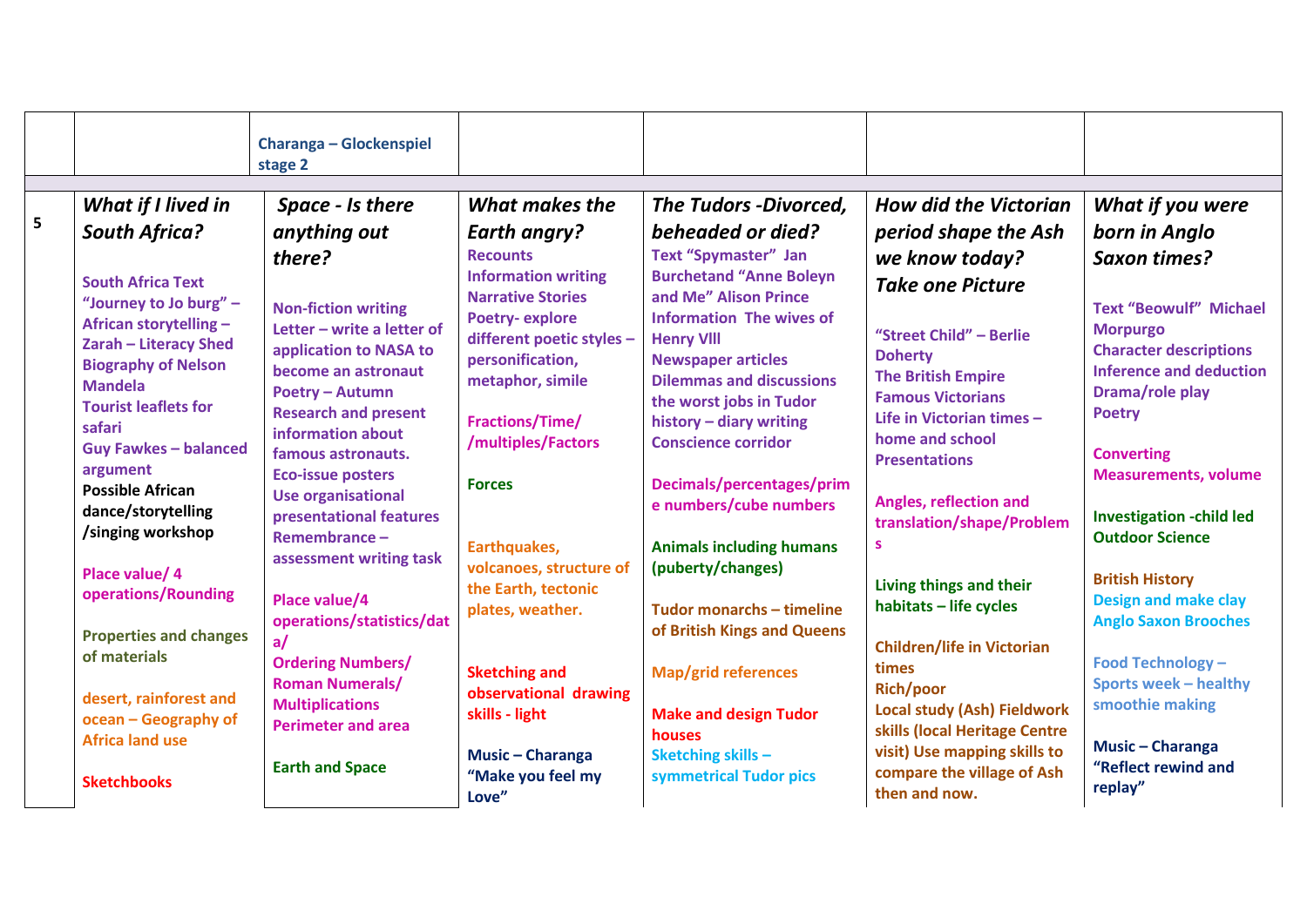|   | <b>Wash and silhouette</b><br><b>African pictures</b><br><b>African mask making</b><br><b>Music-Charanga "Livin</b><br>on a Prayer " classic<br>rock<br><b>PE</b><br><b>Fitness - invasion</b><br><b>ICT - Esafety</b> | <b>Significant change in</b><br><b>British History - Space</b><br><b>Travel</b><br>Music - Charanga<br>"Classroom Jazz"<br><b>Earth from Space -the</b><br>equator from space<br><b>Latitude and longitude</b><br>Peter Thorpe space art -<br>using different painting<br>techniques<br>Making clay poppies-<br><b>Remembrance</b><br><b>PE Dance/invasion</b><br>ICT - Scratch - Coding | <b>PE - Paralympic sports</b><br>/ dodgeball<br>ICT - Internet research<br>and web design | Music - Voice in a Million<br>trip to sing at Wembley<br><b>Singing</b><br>Charanga - "The Fresh<br><b>Prince of Bel Air"</b><br>PE - Gymnastics/striking and<br>fielding<br>$ICT - 3D$ modelling | 4 and 6 figure grid<br>references on OS map<br><b>Explore changes in land use</b><br>and human geography<br><b>Fieldwork task to record</b><br>and explain areas<br><b>Study of a Victorian artist</b><br>ie William Morris<br>Printing skills - design and<br>make printing block and<br>print wallpaper<br><b>Music Charanga "Dancing in</b><br>the Street"<br>PE - Invasion/ Net and ball<br>ICT - controlling devices | Sports day/Striking and<br>fielding<br>athletics/rounders<br>$ICT - Y4$ animation          |
|---|------------------------------------------------------------------------------------------------------------------------------------------------------------------------------------------------------------------------|------------------------------------------------------------------------------------------------------------------------------------------------------------------------------------------------------------------------------------------------------------------------------------------------------------------------------------------------------------------------------------------|-------------------------------------------------------------------------------------------|---------------------------------------------------------------------------------------------------------------------------------------------------------------------------------------------------|---------------------------------------------------------------------------------------------------------------------------------------------------------------------------------------------------------------------------------------------------------------------------------------------------------------------------------------------------------------------------------------------------------------------------|--------------------------------------------------------------------------------------------|
|   |                                                                                                                                                                                                                        |                                                                                                                                                                                                                                                                                                                                                                                          |                                                                                           |                                                                                                                                                                                                   |                                                                                                                                                                                                                                                                                                                                                                                                                           |                                                                                            |
| 6 | <b>How did the Brits</b>                                                                                                                                                                                               | <b>How old is Ancient</b>                                                                                                                                                                                                                                                                                                                                                                | Are you a wizard,                                                                         | Does the punishment                                                                                                                                                                               | <b>What changed India?</b>                                                                                                                                                                                                                                                                                                                                                                                                | Could you survive                                                                          |
|   | <b>change Australia?</b>                                                                                                                                                                                               | Egypt?                                                                                                                                                                                                                                                                                                                                                                                   | Harry?                                                                                    | fit the crime?                                                                                                                                                                                    | <b>When the Mountains</b>                                                                                                                                                                                                                                                                                                                                                                                                 | <b>Mount Everest?</b>                                                                      |
|   | <b>Aboriginal dreamtime</b><br><b>stories</b><br><b>Balanced arguments</b>                                                                                                                                             | <b>Secrets of a Sun King</b><br><b>Newspapers</b>                                                                                                                                                                                                                                                                                                                                        | <b>Harry Potter text</b><br><b>Stories with flashbacks</b><br><b>Instructions</b>         | <b>Narrative Poetry - Use</b><br>character and setting in a<br>narrative                                                                                                                          | <b>Roared by Jess Butterworth</b><br><b>Non chronological reports</b>                                                                                                                                                                                                                                                                                                                                                     | <b>King of the Cloud Forests</b><br><b>Production - script,</b><br>learning lines/speaking |
|   | <b>Place value/calculations</b><br><b>Evolution and</b><br>inheritance                                                                                                                                                 | <b>Fractions</b>                                                                                                                                                                                                                                                                                                                                                                         | <b>Decimals, percentages</b><br>and measurement                                           | Discussion - Graffiti: Art or a<br>crime?                                                                                                                                                         | <b>Geometry: shapes. Position</b><br>and direction                                                                                                                                                                                                                                                                                                                                                                        | and listening.<br>music/play/dance/<br><b>Project work</b>                                 |